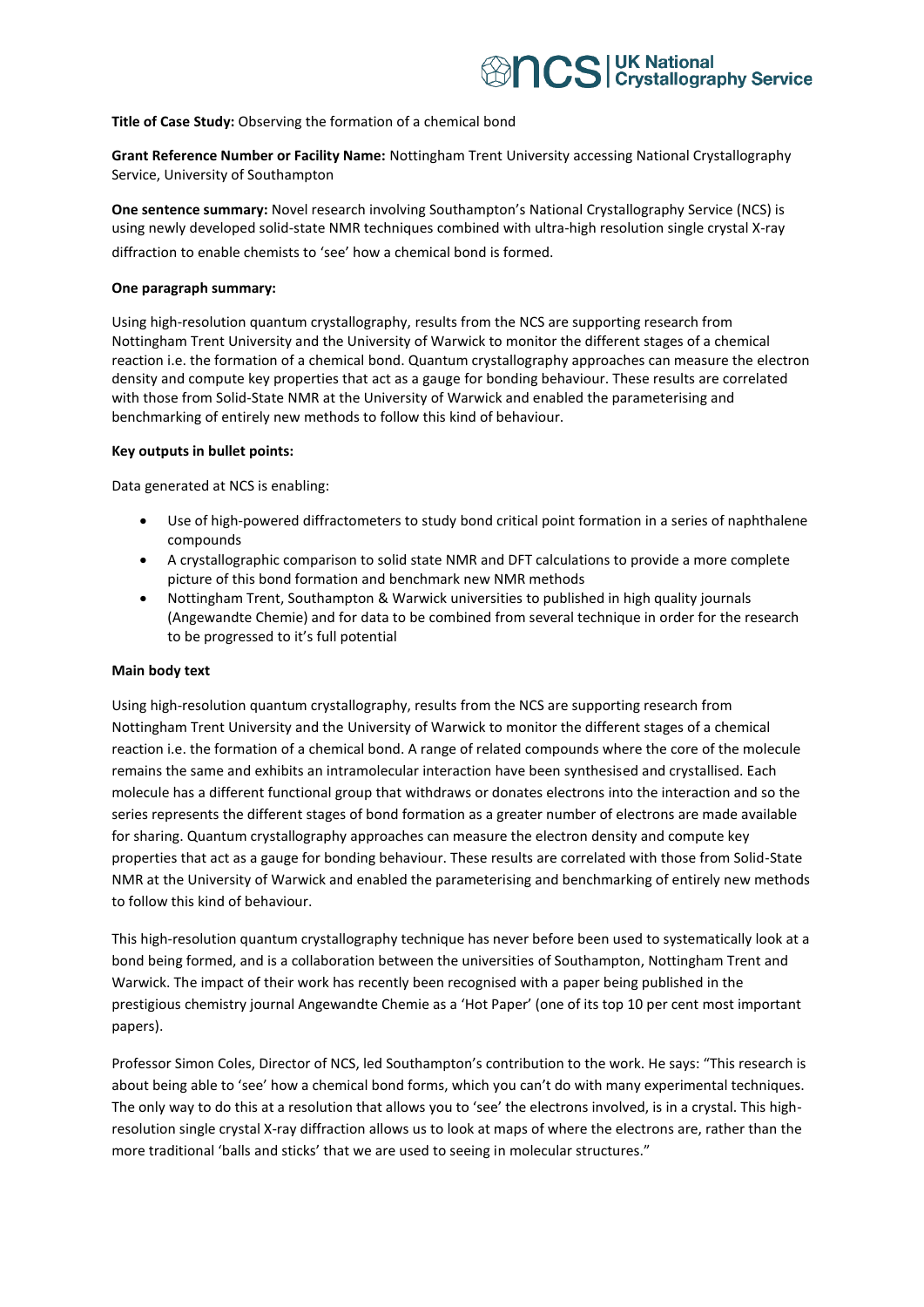# **BIOS** UK National CS Crystallography Service

Professor John Wallis, from Nottingham Trent University, masterminded the synthesis of novel molecules suitable for this study. By adding different functional groups to one of two interacting (but not bonded) atomic centres, the level of interaction between the two atoms could be tuned to see one atom increasingly 'reaching out' to the other to form a bond.

The University of Warwick group, led by Professor John Hanna, performed solid-state NMR experiments, a technique that can detect non-bonded interactions between atoms, and developed a cutting-edge new approach based on double isotopic labelling that can be applied to many different areas.

Simon says the results of the research provide a fundamental understanding of how much difference a chemical change actually makes when 'adding electrons' and gives insight into a whole range of different types of chemistry involving intermolecular interactions.



*Figure 1. Demonstration of different electron density distributions between the peri-substituted groups on a naphthalene core*

He adds: "For a chemist to be able to 'see' a chemical bond being formed is truly exciting and provides a fundamental understanding of our subject. Being able to 'tune' a system to control whether a bond forms or not gives much more control over chemical synthesis and even more over chemical reactivity."

The NCS was involved in the high-resolution X-ray diffraction part of the research and Simon says the work is a testament to the skills and capabilities of the NCS and its staff.

"We are looking to include these advanced techniques as part of our service offering from next year, so this gives us some kudos and is a great example to the wider chemistry community of what we can do," he says.